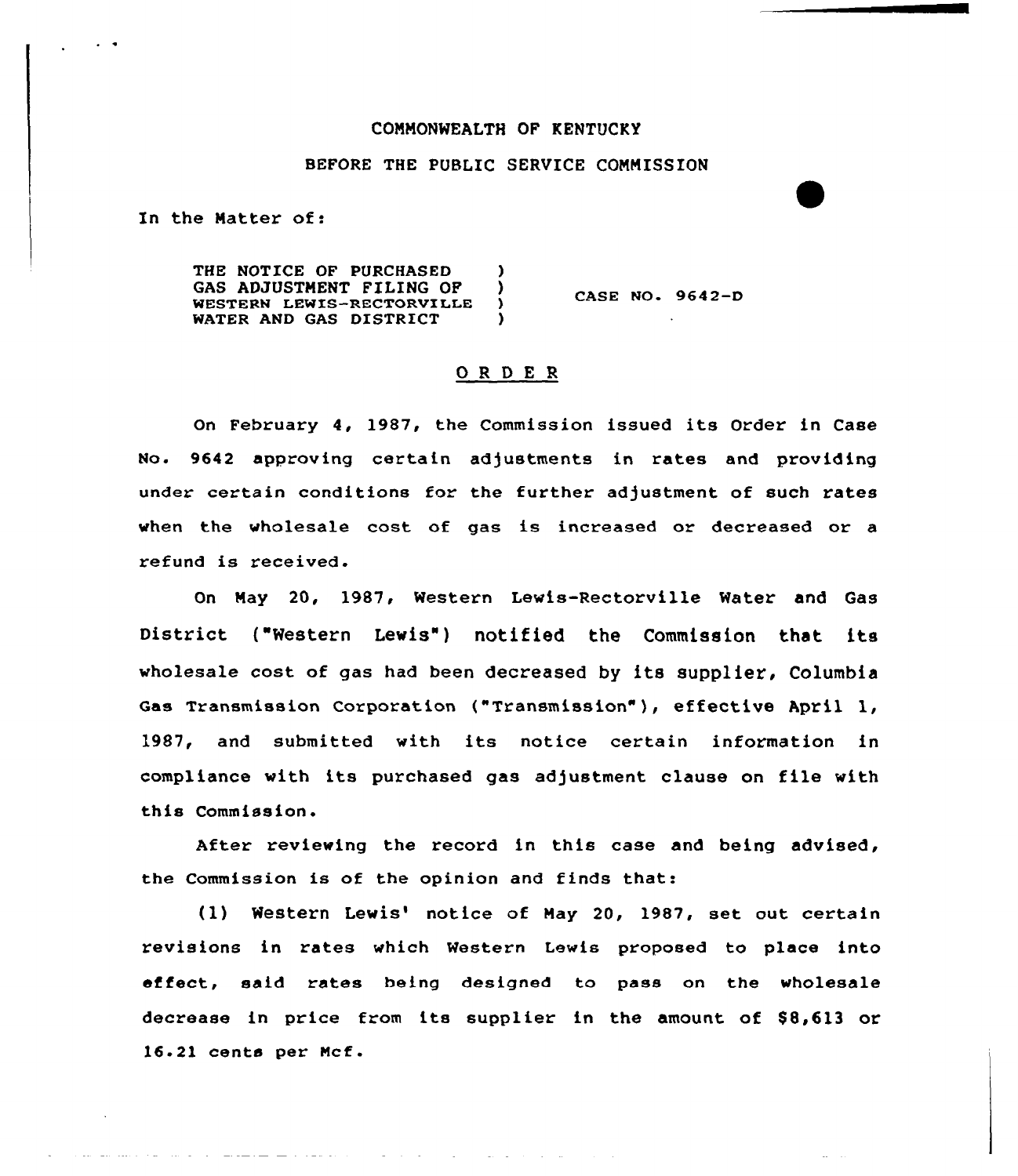(2) Transmission applied with the Federal Energy Regulatory Commission for a decrease with an effective date of April 1, 1987.

(3) Western Lewis should report to the Commission the amount of excess revenues collected fram April 1, 1987, to the date the proposed rates are implemented, along with <sup>a</sup> refund plan.

(4) Western Lewis' adjustments in rates under the purchased gas adjustment provisions approved by the Commission in its Order in Case No. 9642 dated February 4, 1987, is fair, just and reasonable and in the public interest and should be effective with gas supplied on and after April 1, 1987.

IT IS THEREFORE ORDERED that:

 $\sim 10^{-11}$ 

(1) The rates in the Appendix to this order be and they hereby are authorized effective with gas supplied on and after April 1, 1987.

(2) Within 30 days of the date of this Order Western Lewis shall file with this Commission its revised tariffs setting out the rates authorized herein.

(3) Within 30 days of the date of this Order Western Lewis shall report the amount of excess revenues collected, along with a refund plan.

-2-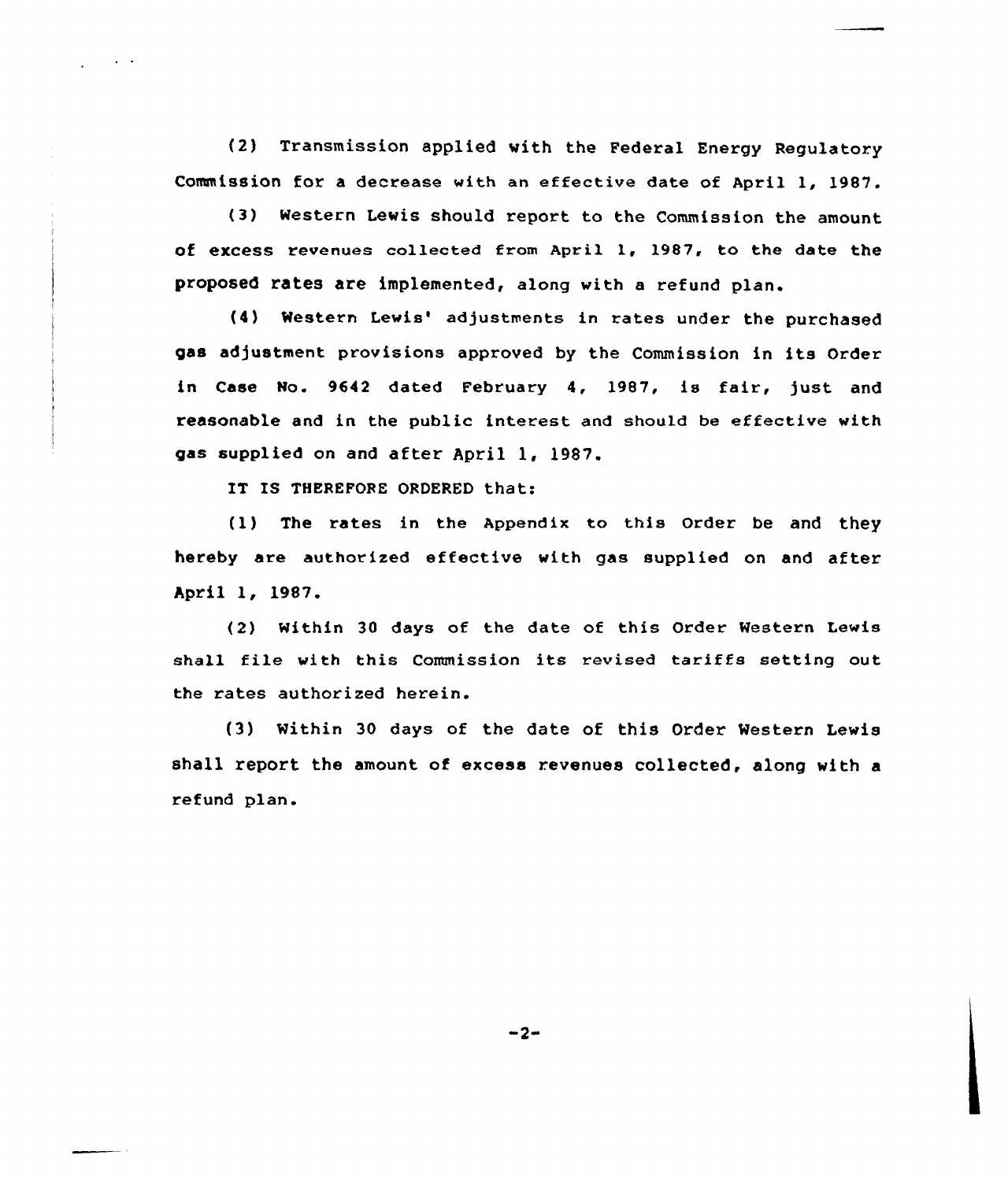Done at Frankfort, Kentucky, this 3rd day of June, 1987.

PUBLIC SERVICE COMMISSION

 $10.1$ den Chairman Vice Chairman

Williams ) <u>ruvi</u> Commissioner

ATTEST:

 $\frac{1}{2}$  and  $\frac{1}{2}$ 

 $\sim$   $\sim$ 

Executive Director